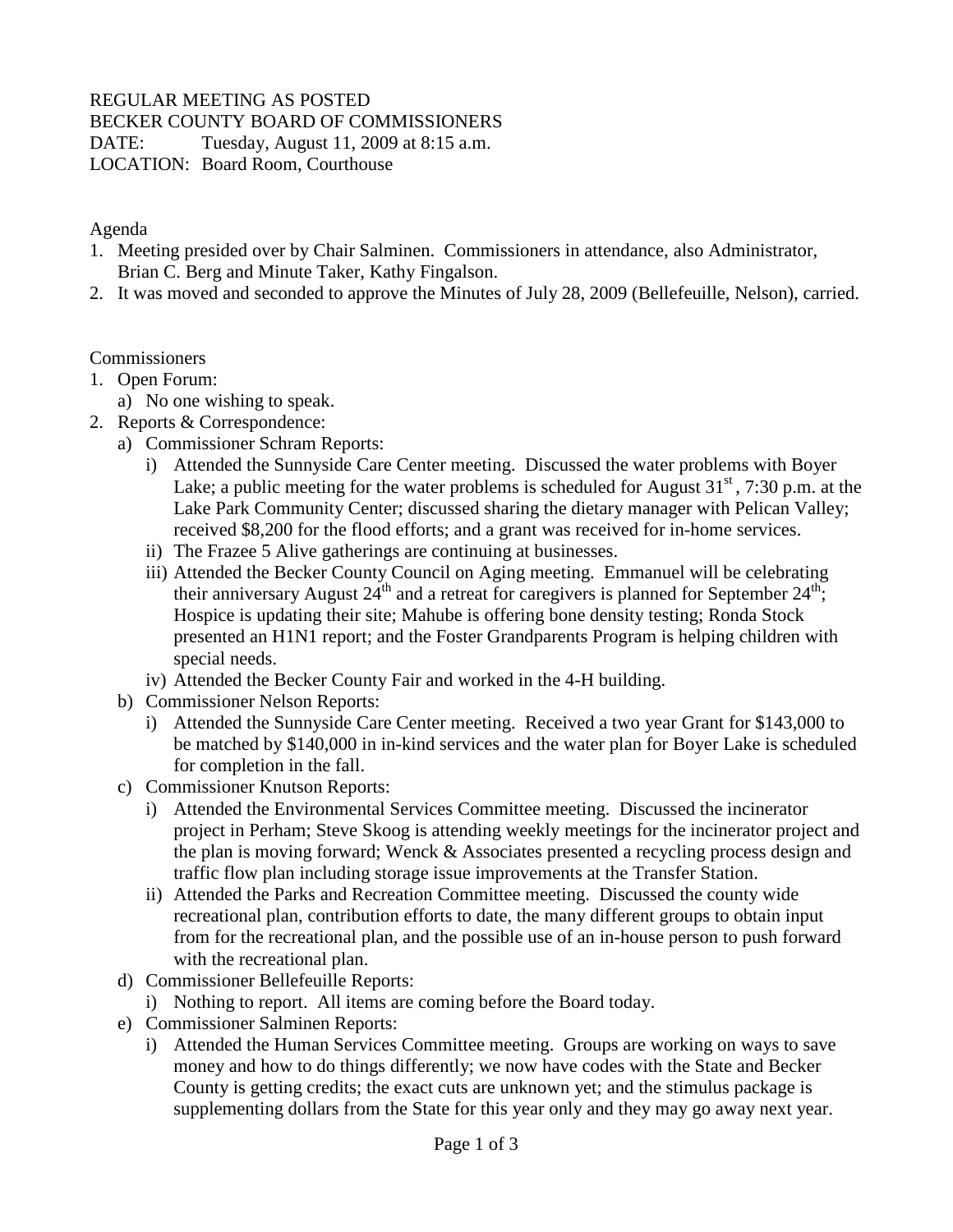- ii) Attended the Lakeland Mental Health meeting. Discussed the Upper Mississippi organization in Park Rapids and the progress of the new green building.
- 3. Appointments
	- a) There were no appointments.
- 4. It was moved and seconded to approve Resolution 08-09-1A changing the Agreement with the West Central Regional Juvenile Center to require a 66 percent majority of vote to modify the Agreement; to approve Resolution 08-09-1B agreeing to pay the West Central Regional Juvenile Center \$21,250 per month for 2009 commencing September 1, 2009; the rate may fluctuate in following years; the amount of beds purchased by each County will be reviewed annually and may be adjusted if warranted by the previous year's usage; with the understanding that access to additional beds may be utilized at no cost if room is available; and eligibility for a rebate in the event that the Center exceeds funds at the end of the year; and to approve the Agreement with the West Central Regional Juvenile Center (Bellefeuille, Schram), carried.
- 5. The Commissioners were reminded of the Budget Work Session on August 18, 2009.

#### Auditor-Treasurer

1. It was moved and seconded to approve Resolution 08-09-1D to conduct off-site gambling to hold a raffle for the Humane Society of the Lakes on August 22, 2009 for operations at Hotel Shoreham in Lakeview Township (Bellefeuille, Schram), carried.

Finance Committee Minutes

- 1. It was moved and seconded to approve the Claims with the addition of one over 90 day claim; Dakota Paper for \$216.68 due to a credit timing issue (Bellefeuille, Nelson), carried.
- 2. It was recommended by the Finance Committee to approve the Sheriff requests for an automatic humidifier in the Dispatch Center and a 2000 watt generator to be used by the new ROV Unit and Special Operations.
- 3. It was moved and seconded to approve the Maintenance request for the purchase and installation of new venting and spill containment compliance for the emergency generator storage tanks from the lowest bidder postmarked prior to this decision up to the amount of \$3,475 (Bellefeuille, Nelson), carried.
- 4. It was moved and seconded to approve the Environmental request for the purchase of a flammable liquid storage cabinet at the Transfer Station up to the amount of \$749 plus tax (Schram, Bellefeuille), carried.
- 5. It was moved and seconded to approve the Information Technology request for the purchase of seven computers (Probation -1 for \$600, Recorder – 1 for \$600, Highway – 1 for \$600, Human Services – 3 with Microsoft Office 2007 for \$2,350 and Information Technology – 1 for \$600) for a total amount of \$4,750 (Nelson, Knutson), carried.
- 6. It was moved and seconded to table the Information Technology request for additional licenses for the paging function for the courthouse phone system in the amount up to \$1,500 (Nelson, Schram), carried.
- 7. Discussion was held on the 2010 preliminary budget which will be reviewed at the Budget Work Session scheduled for Tuesday, August  $18<sup>th</sup>$ .